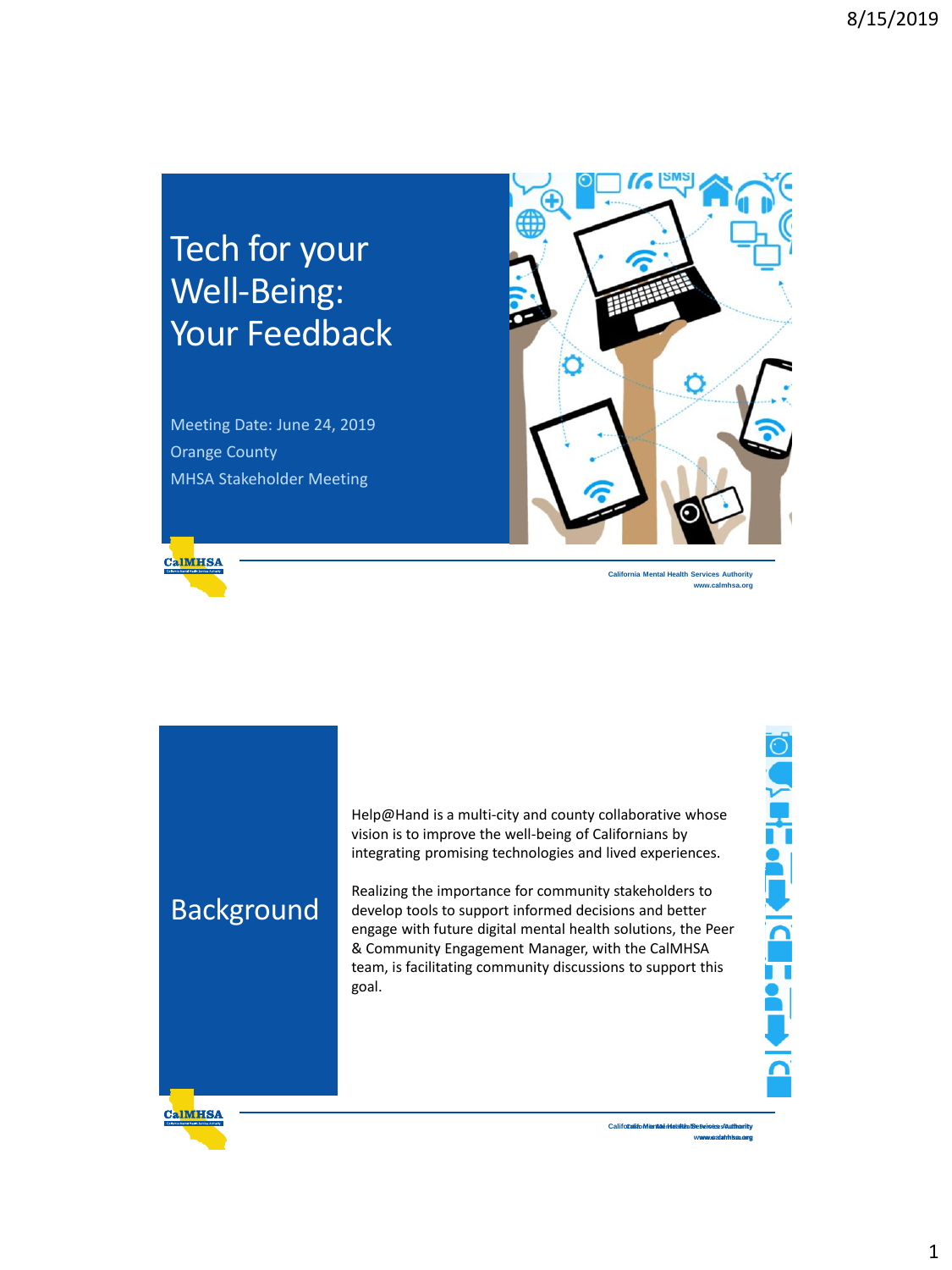

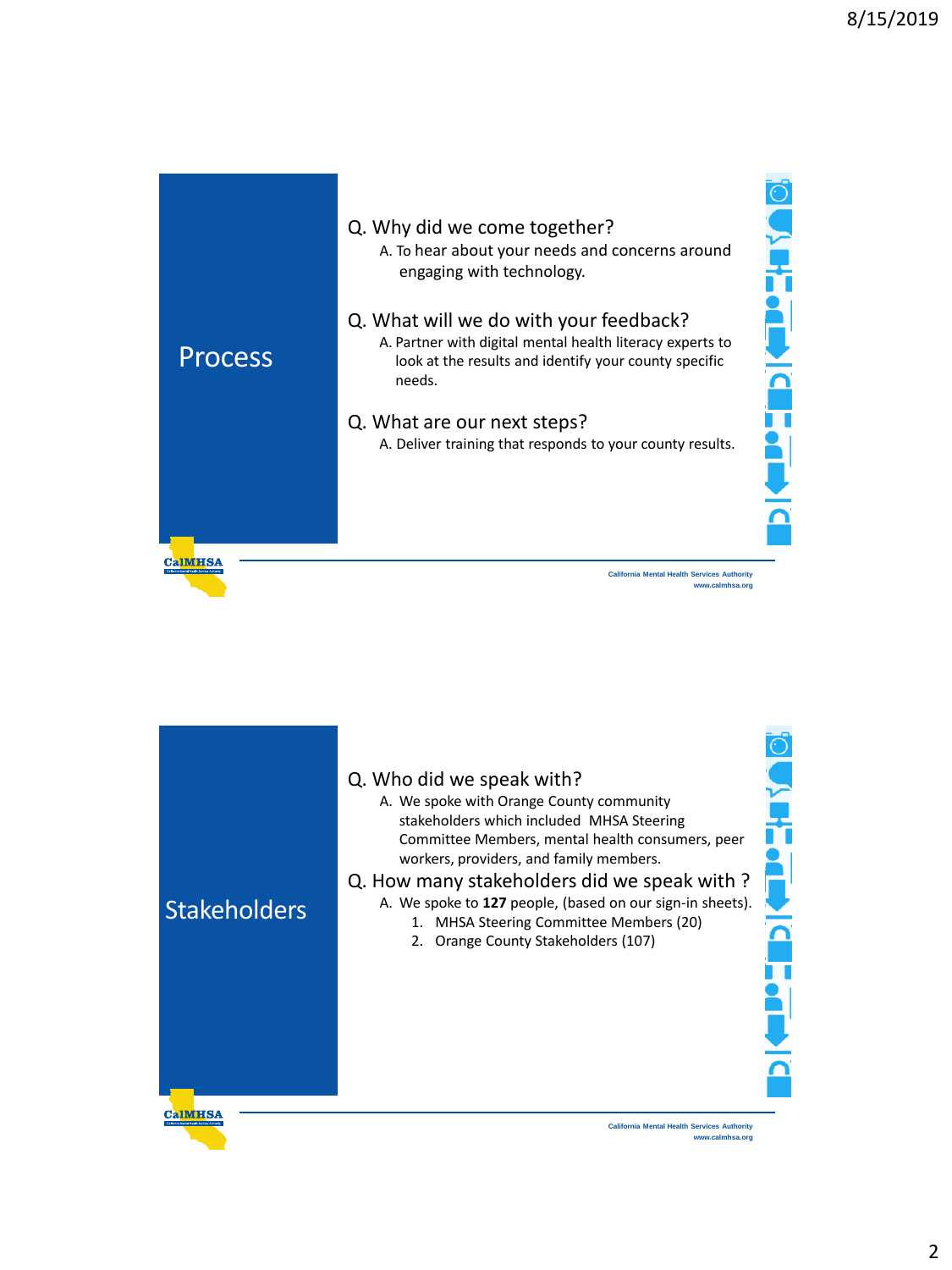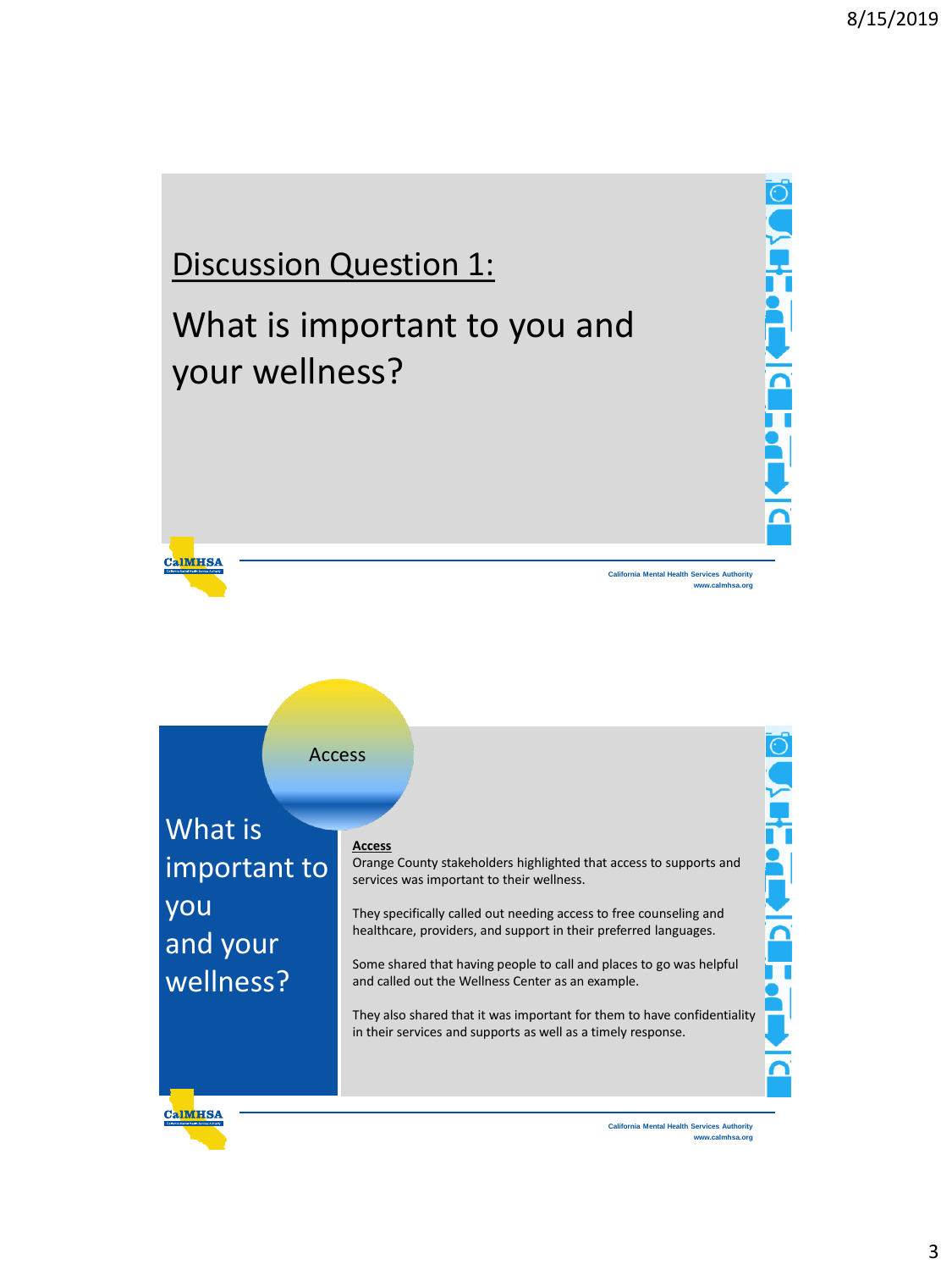## Social **Connectedness** & Recovery **Elements**

What is important to you and your wellness?

#### **Social-Connectedness and recovery elements**

For many stakeholders, having good relationships with friends and family and making connections was very important to their wellness.

Some stakeholders highlighted the significance of communicating with others through forums and online chats, and that recognizing progress and encouraging others contributed to their own wellness.

Several stakeholders discussed the recovery model principles and shared that owning your own recovery, managing your self-care, and being a role-model were important elements of wellness.

Additionally, stakeholders shared that having a voice and purpose and having people meet them where they were at in their recovery were critical elements in staying well.

**CalMHSA** 

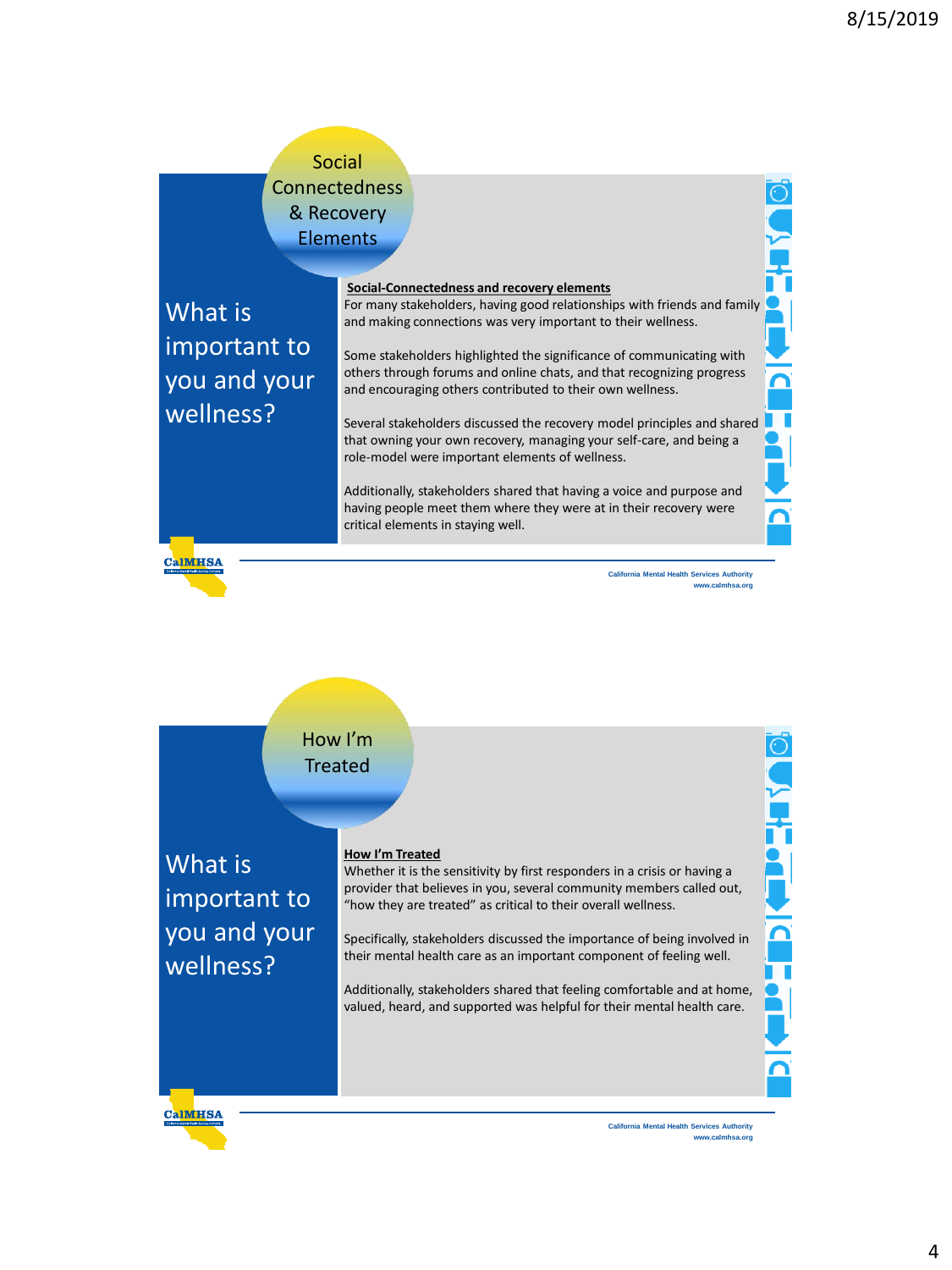Ō

**Contents** 

 $\frac{1}{\Omega}$ 

π  $\blacksquare$ 

## Physical Health & **Activities**

What is important to you and your wellness?

**CalMHSA** 

**CalMHSA** 

#### **Physical Health & Activities**

For many OC stakeholders, physical health and engaging activities helped support their wellness.

Staying physically active, healthy eating, and getting enough sleep were highlighted often as important to community member's wellness.

Holistic activities that combined physical movement, meditation, and spirituality like Tai Chi and Qigong were also listed as healing and helpful.

Below are some specific activities that contribute to wellness: vacation and taking breaks, singing karaoke, gardening, dancing, cooking, art, and going to the movies.

> **California Mental Health Services Authority www.calmhsa.org**

## Discussion Question 2:

# How do you hope technology could help?

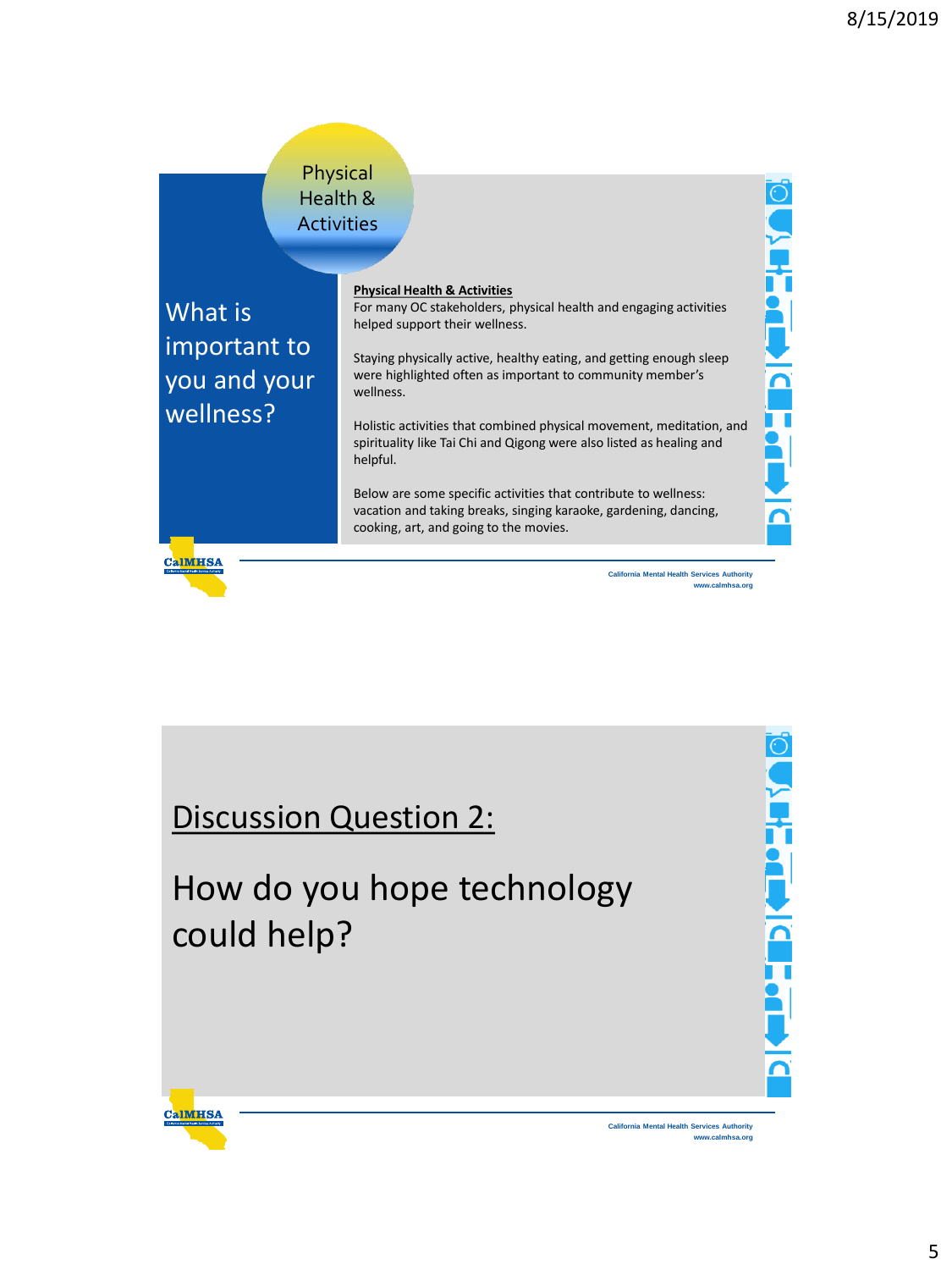## Connect to Resources & Manage Care

How do you hope technology could help?

#### **Instant access to relief and support**

Whether it is to help manage symptoms, support relaxation through music or generally decrease stress, get support for family and friends with a loved one with mental health issues, or an additional venue for crisis intervention; OC stakeholders saw technology as a way to provide instant access to support.

**CalMHSA** 

**California Mental Health Services Authority www.calmhsa.org** **VEHERLEN CE** 

**T** 



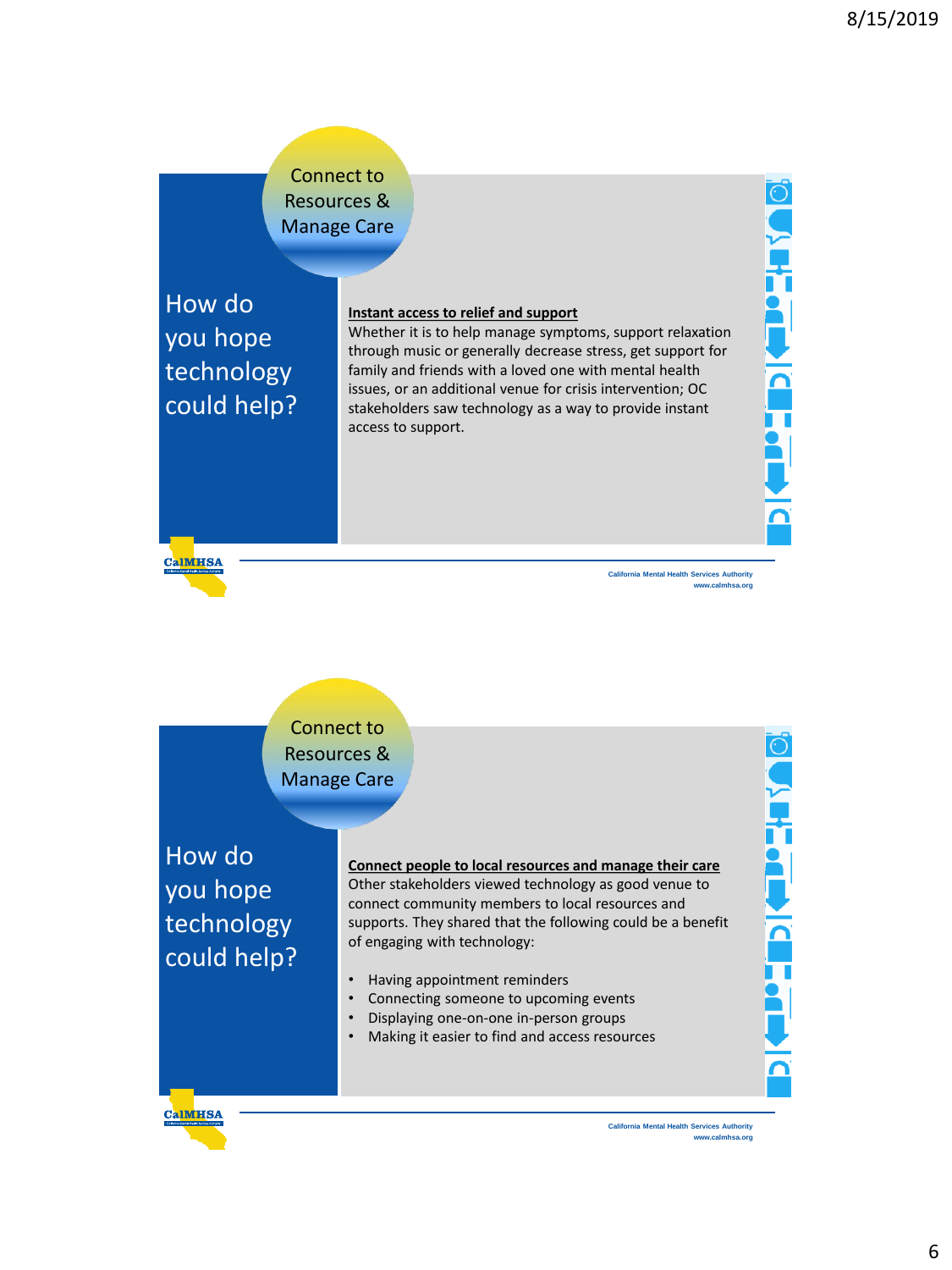

Discussion Question 3:

**CalMHSA** 

What gets in the way of you using technology for your selfcare?

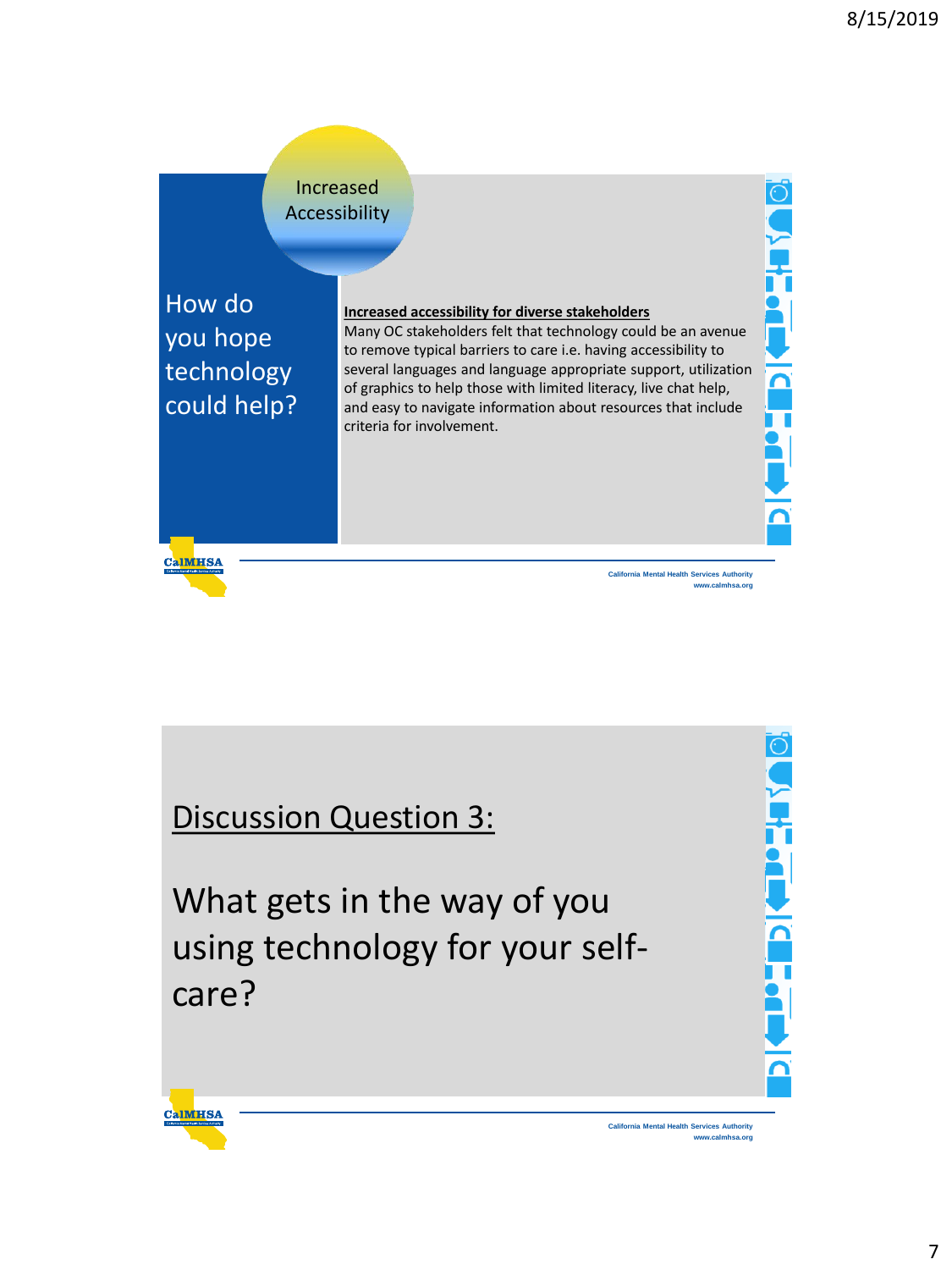## Mistrust of **Technology**

What gets in the way of you using technology for your self-care?

#### **Mistrust of technology**

One of the biggest barriers to using technology for self-care was the overall mistrust of technology's access and use of sensitive data, fear of being tracked online or through location (GPS), getting hacked and having secure information shared out into the world, and fear of identify theft.

**CalMHSA** 

**California Mental Health Services Authority www.calmhsa.org** **Northern** 

 $\overline{\mathsf{P}}$ 



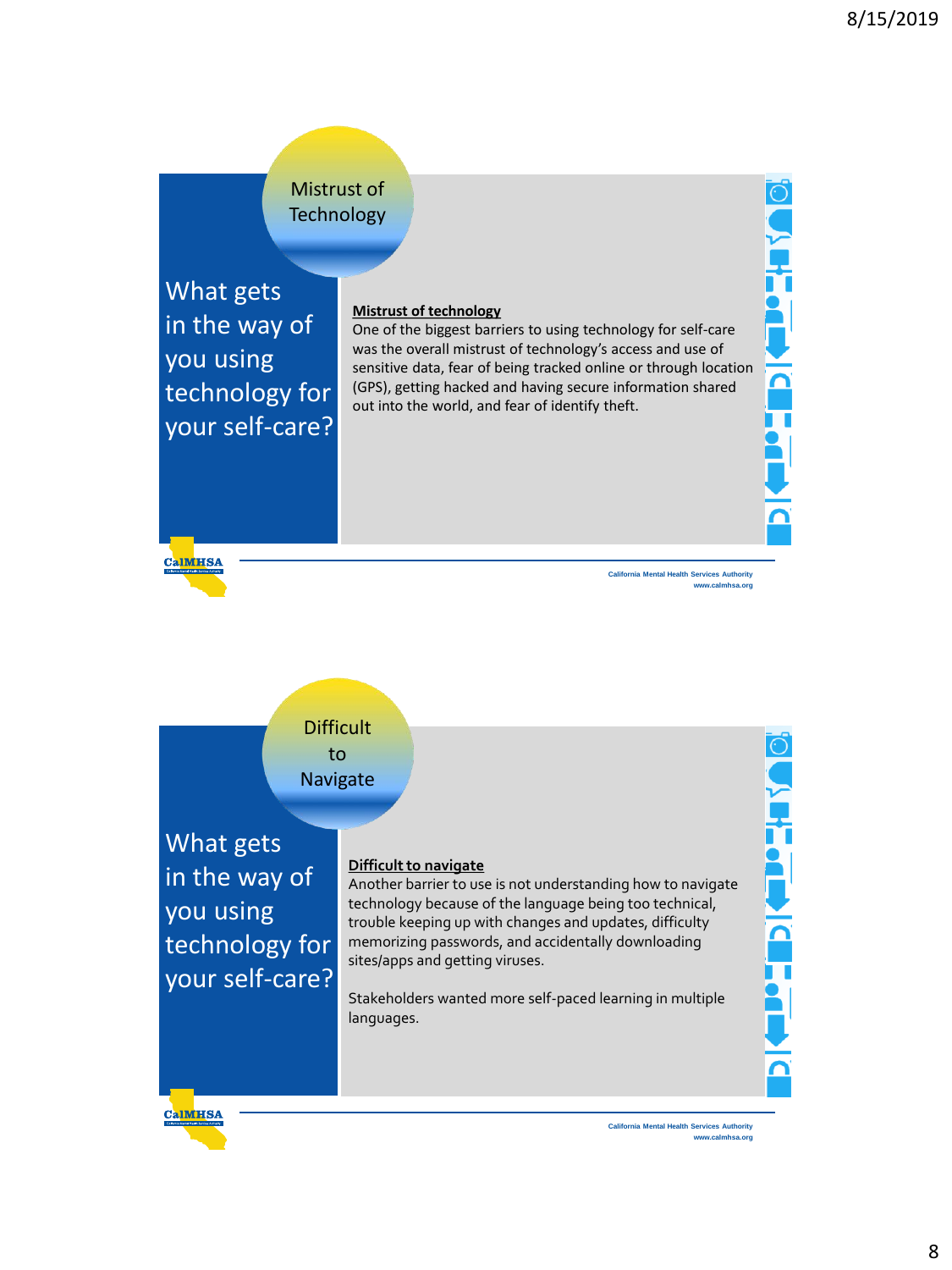

Discussion Question 4:

What skills or support do you need so you would engage with technology?



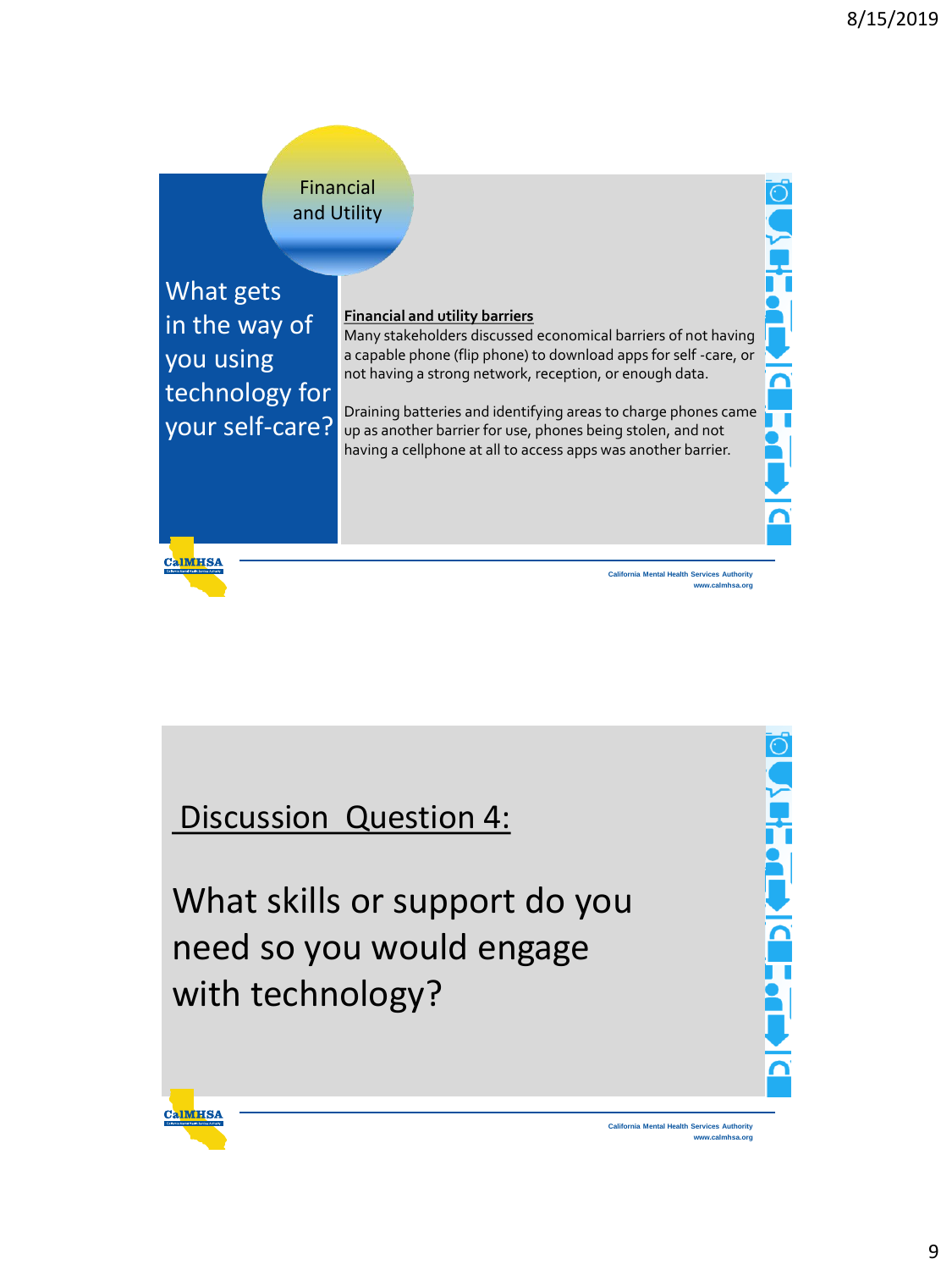### Informed **Decisions**

What skills or support do you need so you would engage with technology?

#### **Information to help informed decisions**

Many OC stakeholders wanted more information on the technology before engaging. For example, stakeholders underscored the importance of: (1) understanding risk (2) insight and background on third party vendors (3) how to opt out of sharing information (4) whether or not an app was confidential or not, and (5) clarity on technical terms like "secure networks".

Some stakeholders mentioned that if their phone is stolen, they would like to have information on what to do to protect themselves and their information.



**California Mental Health Services Authority www.calmhsa.org** **Northea** 

 $\overline{\overline{\Omega}}$ 

I<br>1

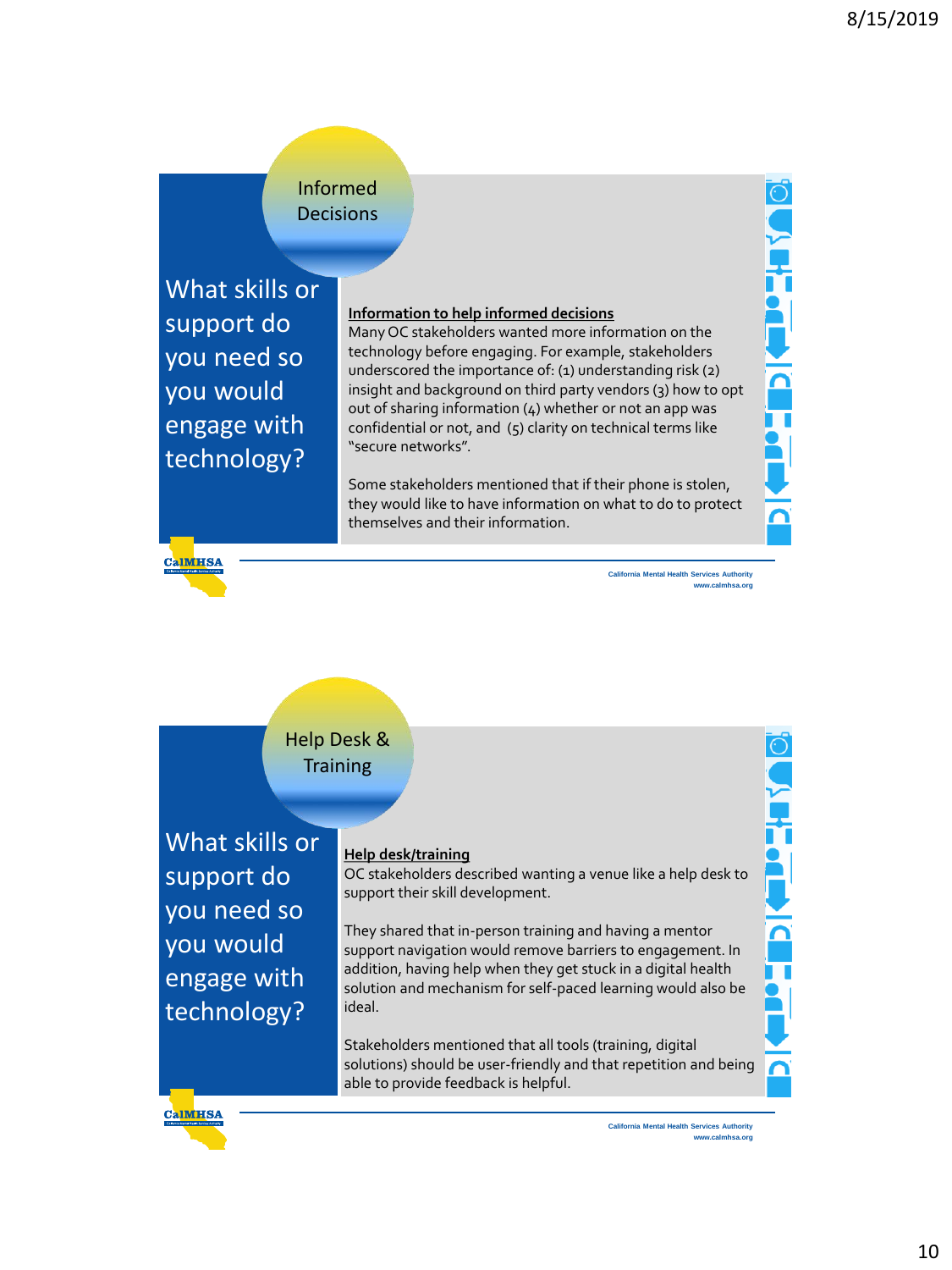